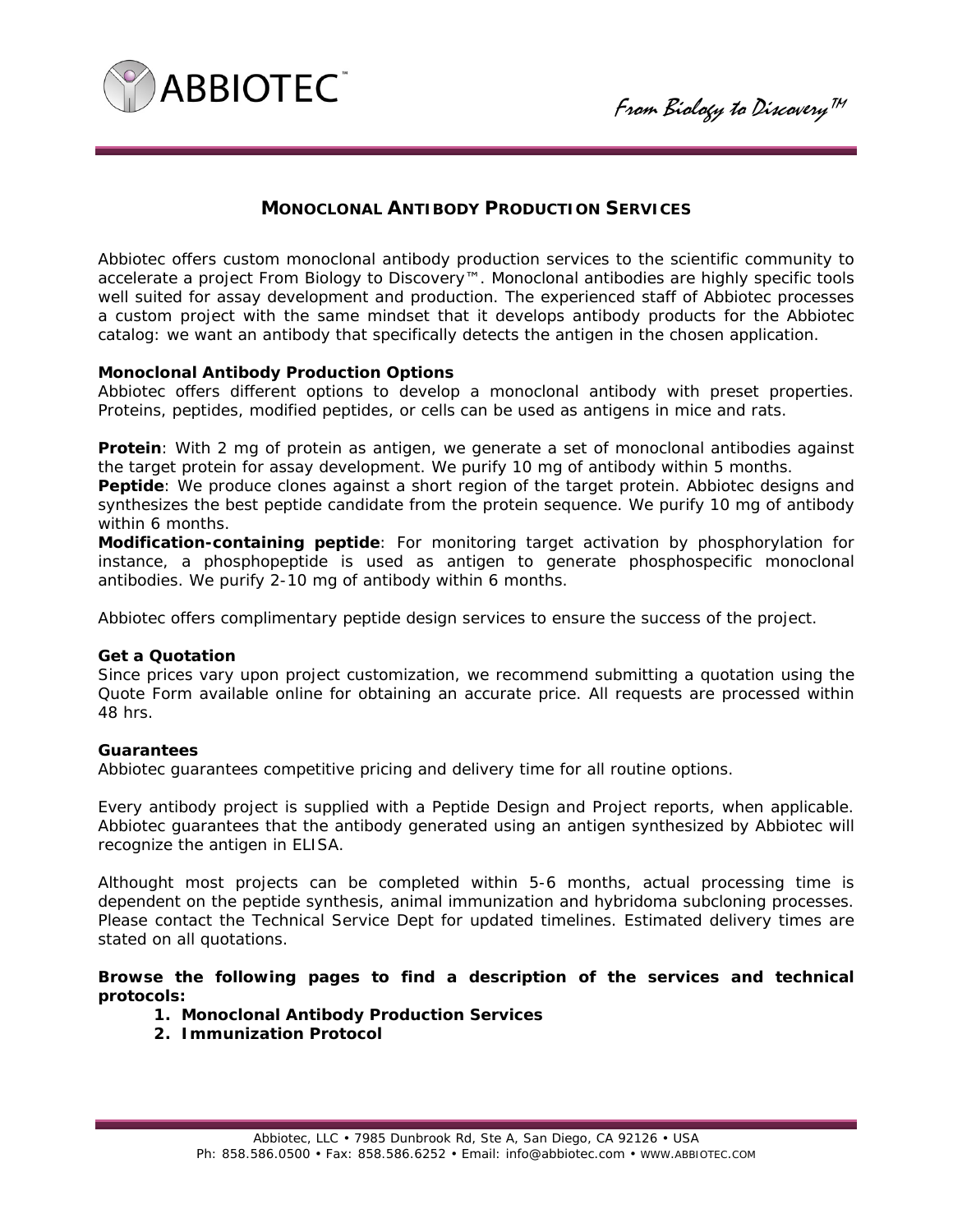

## **1. Monoclonal Antibody Production Services**

| Protocol                                                              | <b>Description</b>                                                                                                                                                                           | <b>Time</b> | Price      |
|-----------------------------------------------------------------------|----------------------------------------------------------------------------------------------------------------------------------------------------------------------------------------------|-------------|------------|
| <b>Peptide Synthesis</b><br>Cat. No. 100220                           | Custom peptide synthesis up to 20 residue (20<br>mg) and HPLC purification (purity >90%)                                                                                                     | 2-3 weeks   | \$500.00   |
| Cat. No. 100310                                                       | phosphopeptide synthesis up to 20<br>Custom<br>residue (20 mg) and HPLC purification (purity<br>$>90\%$                                                                                      |             | \$800.00   |
| Peptide-Carrier<br>Bioconjugation<br>Cat. No. 100110                  | Peptide conjugation to KLH and BSA carrier<br>proteins for immunization and titration                                                                                                        | 1 week      | \$200.00   |
| Immunization and Antisera<br>Production<br>Cat. No. 102100            | Five mice are immunized with antigen<br>and bleed titration before spleen<br>Pre-bleed<br>collection<br>13-week immunization protocol                                                        | 9-10 weeks  | \$1,500.00 |
| Hybridoma<br><b>Fusion</b><br>&<br>Screening<br>Cat. No. 102200       | Spleen cells are fused with myeloma cell, resulting<br>hybridoma clones are screened against antigen,<br>positive clones are subcloned, up to 10 selected<br>clones are expanded and stored. | 6-10 weeks  | \$3,600.00 |
| Antibody<br>Production<br>&<br><b>Purification</b><br>Cat. No. 102300 | Two clones are selected for large scale culture (up<br>to 500 ml)<br>Antibodies are purified from medium using<br>Protein-A/G affinity chromatography with yield up<br>to 15 mg              | 4-5 weeks   | \$1,000.00 |
| Protein mAb Combo                                                     | Cat. No. 102100, 102200, 102300                                                                                                                                                              | 19-25 weeks | \$6,100.00 |
| Peptide mAb Combo                                                     | Cat. No. 100220, 100110, 102100, 102200,<br>102300                                                                                                                                           | 21-29 weeks | \$6,800.00 |
| <b>Modified Peptide mAb Combo</b>                                     | Cat. No. 100310, 100220, 100110, 102100,<br>102200, 102300                                                                                                                                   | 21-29 weeks | \$7,600.00 |